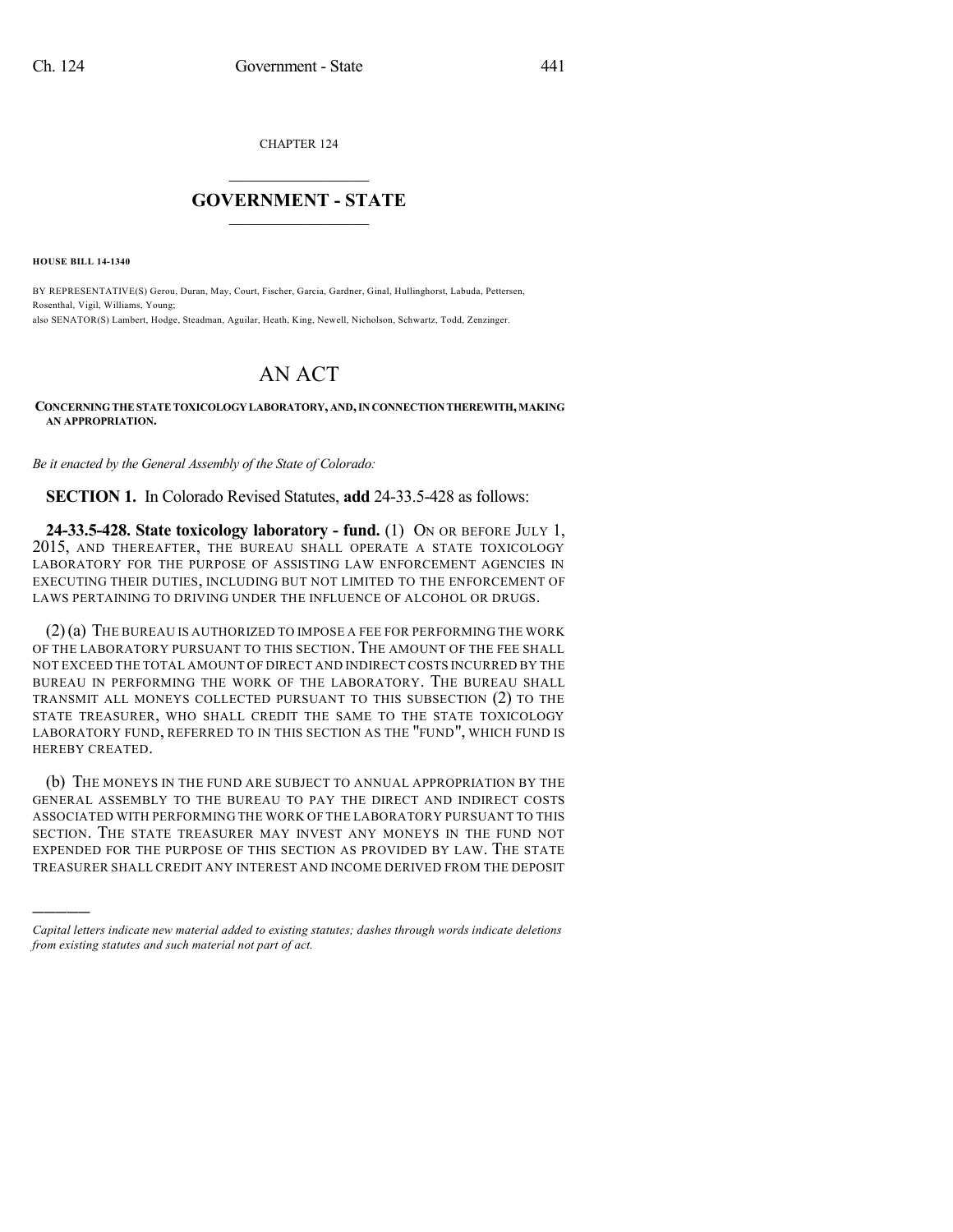AND INVESTMENT OF MONEYS IN THE FUND TO THE FUND.

(c) ANY UNEXPENDED AND UNENCUMBERED MONEYS REMAINING IN THE FUND AT THE END OF A FISCAL YEAR REMAIN IN THE FUND AND SHALL NOT BE CREDITED TO ANY OTHER FUND.

**SECTION 2.** In Colorado Revised Statutes, 43-4-402, **amend** (2)(a); and **repeal**  $(3)$  and  $(4)$  as follows:

**43-4-402. Source of revenues - allocation of moneys.** (2) (a) The general assembly shall make an annual appropriation out of the moneys in the fund to the department of public health and environment in an amount sufficient to pay for the costs of laboratory services EVIDENTIAL BREATH ALCOHOL TESTING, INCLUDING ANY EDUCATION NEEDS ASSOCIATED WITH SUCH TESTING, and implied consent specialists, which costs were previously paid out of the highway users tax fund. The GENERAL ASSEMBLY SHALL ALSO MAKE AN ANNUAL APPROPRIATION OUT OF THE MONEYS IN THE FUND TO THE COLORADO BUREAU OF INVESTIGATION TO PAY FOR THE COSTS OF TOXICOLOGY LABORATORY SERVICES, INCLUDING ANY EDUCATION NEEDS ASSOCIATED WITH SUCH SERVICES. Of the moneys remaining in the fund, eighty percent shall be deposited in a special drunken driving account within the fund, which account is hereby created, and shall be available immediately, without further appropriation, for allocation by the transportation commission to the office of transportation safety, which shall allocate such moneys in accordance with the provisions of section 43-4-404 (1) and (2). The remaining twenty percent shall be appropriated by the general assembly to the unit in the department of human services that administers behavioral health programs and services, including those related to mental health and substance abuse, which shall use such moneys for the purposes stated in section 43-4-404 (3). The office of transportation safety and the unit in the department of human services that administers behavioral health programs and services, including those related to mental health and substance abuse, may use such amounts from the moneys allocated or appropriated to them by this subsection (2) as may be necessary for the purpose of paying the costs incurred by the office and unit in administering the programs established pursuant to this part 4; except that neither the office of transportation safety nor said unit may use for such purpose an amount which exceeds eight percent of the moneys allocated or appropriated.

(3) Notwithstanding any provision of this section to the contrary, on June  $30$ , 2010, the state treasurer shall transfer the balance of moneys in the fund to the general fund.

(4) (a) Notwithstanding any provision of this section to the contrary, on June 30, 2011, the state treasurer shall transfer the balance of moneys in the fund to the general fund.

(b) Notwithstanding any provision of this section to the contrary, on June 30, 2012, the state treasurer shall transfer the balance of moneys in the fund to the general fund.

**SECTION 3.** In Colorado Revised Statutes, 42-4-1304, **amend** (4) (a) as follows: